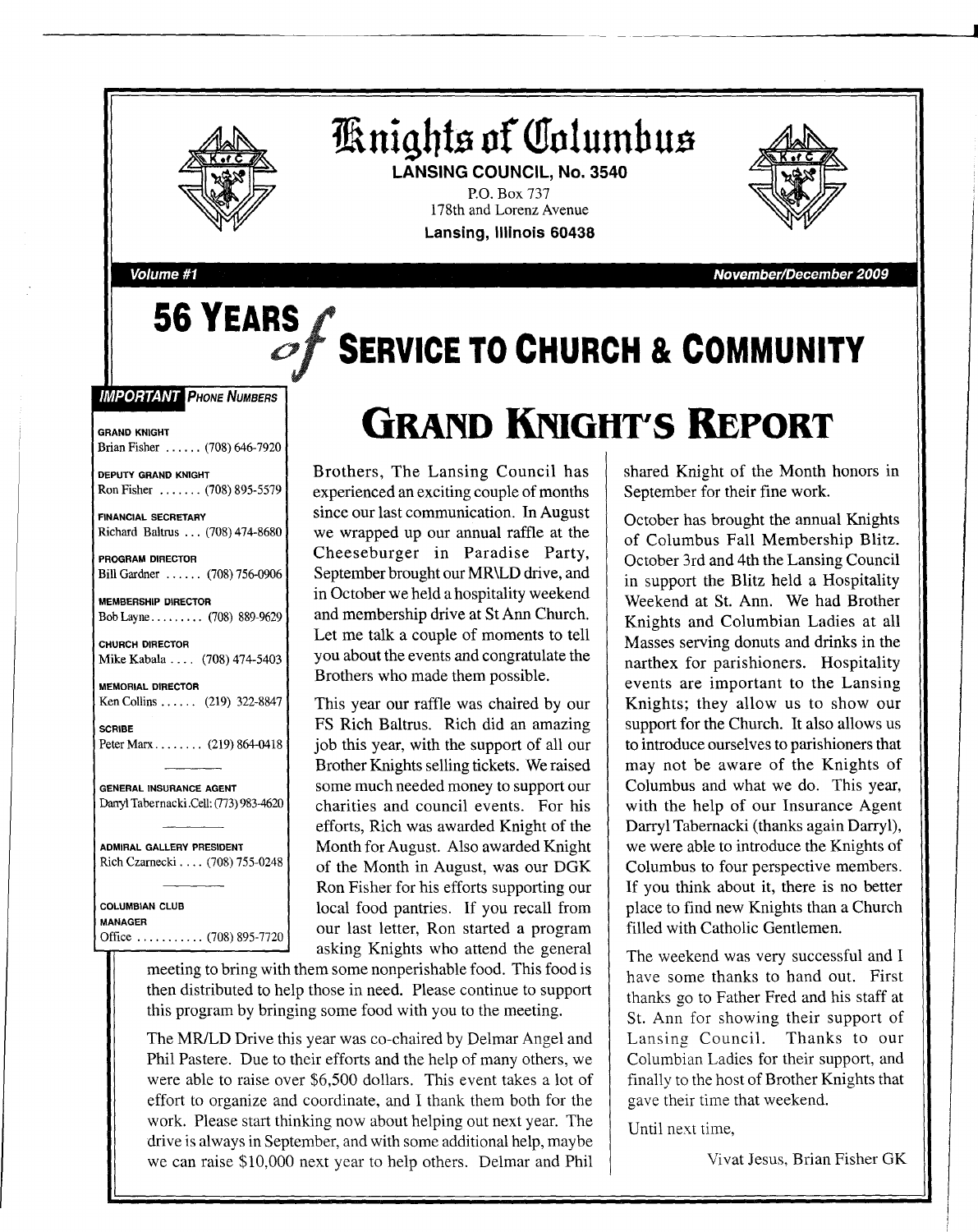### **COLUMBIAN LADIES NEWS**

The witches and pumpkins are everywhere around town, and the holidays are approaching quickly. The Ladies are busy preparing for their "Thanksgiving Delights" meeting in November. We will be collecting donations for the needy families in our area. This is our annual Thanksgiving feast and fellowship meeting.

We have been assisting our Knights with Hospitality Sunday in hope to recruit new members. We meet on the fourth Monday of the month at the Council Meeting Hall. Every Catholic woman over the age of eighteen is welcome to join our group. We do many projects and charity work with those of our community and we also volunteer help with many of the programs of the State Knights of Columbus.

We look forward to helping the Knights with the Christmas Party for the children and grandchildren of the Council. We also will start off the new year with plans for a fundraiser and other displays of interesting topics for our meetings.

Our November Meeting will be held on the 16th due to the Thanksgiving Holiday. The meetings begin at 6:30 p.m. in the Lake Side Room of the Council Hall.

For more information, please call Pat at 708-895-6412 or Lorraine at 708-474-4416.





Soon the leaves will start to turn the colors of Fall, and that can mean only one thing.....It's time for the Council's Annual Children's Halloween Party. We are inviting all the children and grandchildren of Brother Knights and Columbian Ladies up to 10 years of age to come spend an evening of Ghoulish fun with us. This year's party will be held on Friday, October 23rd, from 6 to 9 p.m. in the Lake Side Room.

We will be serving hot dogs, chips and goodies for all the children. It is very important you call so we can make sure we have enough. So, please contact Roger Tyderek at 219-852-0911 or Brian Fisher at 219-864-8380 by October 1st if you plan on attending.

### **ADMIRAL GALLERY**

The next meeting is Thursday. the 19th of November. At that meeting, the date and time to put up the Nativity Scene will be determined. Details will be announced at our December 1st Council Meeting.

## **Upcoming Step Outs are:**

*Show Up* 

I

- 10/18/09 Sunday ....... 10:30 a.m. .. 11:00 am. Our Lady of the Millennium - St. James, 22400 Torrence
- 11/7/09 Saturday . . . . . . . . 10:00 a.m. . . 10:30 a.m. Confirmation - St. Kieran, 724 195th
- $11/21/09$  Saturday ......  $3:30$  p.m. ...  $4:00$  p.m. 125th Anniversary - St. Columba, 13323 Greenbay
- $11/22/09$  Sunday ....... 10:45 a.m. .. 11:00 a.m. Confirmation - St. Andrew, 768 Lincoln, Calumet City
- 12/13/09 Sunday ........ 8:00 a.m. ... 8:30 a.m. Hospitality/Step Out - St. James

### **SPELLING BEE CONTEST**

Our Council will be holding its annual Spelling Bee Contest on January 23, 2010, our our Council Hall. Signups will begin at 9:30 a.m. and the contest will start at 10:00 a.m. This contest is free and is open to girls and boys from 5th grade to 8th grade that live in our neighborhood.

The first, second and third place winners will receive a trophy each and will be eligible to compete in our Regional Contest, which will be held in March at our Council Hall also. If you have any questions, please contact Pete Marx at 219-864-0418.



Lansing Knights of Columbus Council 3540 was awarded the National Columbian Award for completing four programs in each of the categories which symbolizes excellence in the volunteer programming activities that serve the Church, Community, Council, Family, and Youth. Presenting the Award is Ken Cuprisin, State Diocesan Membership Chairman to Immediate Past Grand Knight and now District Deputy Rich Czarnecki as the present Grand Knight Brian Fisher is looking on.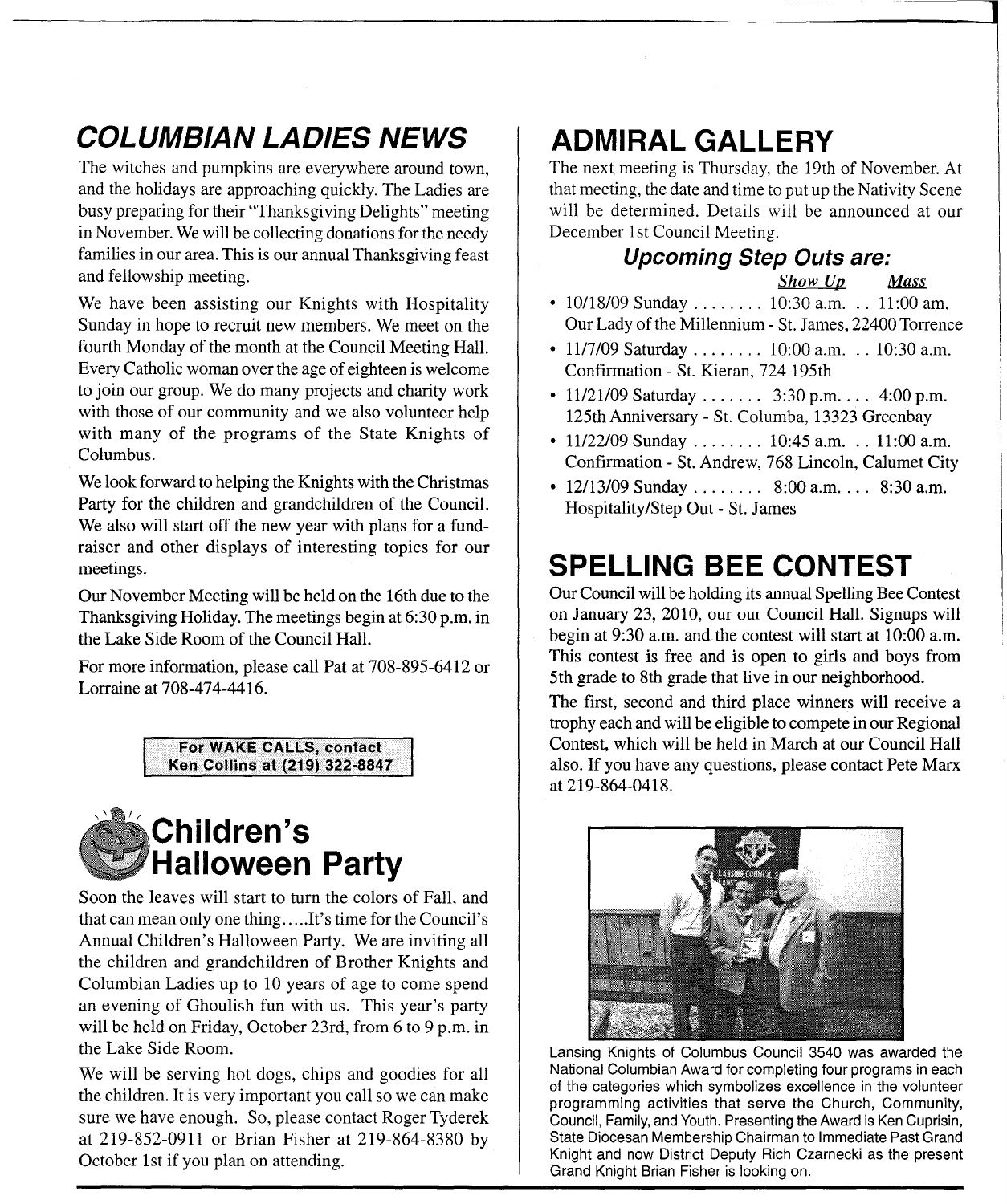

**BANQUET HALL RENTALS FOR 30 - 400** 



Christmas time is just around the comer! Everyone is invited to our annual KC Adult Christmas Party. Please come join us on Saturday, December 19, 2009 from 6:00 p.m. until Midnight. A family-style dinner will be served, with drinks, music, prizes, and raffles. As always, a fun time will be had!

Tickets are \$25 each and reservations must be made by Friday, December 11.

#### NO WALK-INS WILL BE ACCEPTED THIS YEAR. SO. PLEASE RSVP!

Bob Layne - 708.889.9629 Mike Wysocki - 219.322.1255 or socko710@hotmail.com

#### MR/LD FUND DRIVE 2009

by *Delmar Angell, Chairman*

Although it was like a rainy election day (not the big turnout), the ones that did show up to help worked very diligently, and I am happy to say, although we didn't reach our goal, we came close to it.

I would like to thank the Brother Knights that helped, the Ladies Auxiliary, New Hope, L.A.R.K., St. Ann's Pad, Our Lady of Knox, and a few who just wanted to help. I'm sure that what we did collect will help us to be proud of our Council.



### ANNUAL VOCATIONS RAFFLE

Brother Knights, It is once again time for our Vocations Raffle. Information on the Raffle along with raffle books will be available soon. All proceeds from this raffle will be used to support Seminarians and Priests. They need our help. So, please sell your book and return the stubs with the cover in tact as soon as possible.

For more information or additional books, please contact Ron Fisher, your Vocations Chairman, at 708-895-5579.

> For Fourth Degree Stepouts, call Rich Czarnecki 708-755-0248

#### *MERRY CHRISTMAS!!!*

This year, Breakfast with Santa will be held on December 19th from 9:00 a.m. till Noon at the Hall. Children and grandchildren of Knights and Columbian Ladies ages 10 and under are invited to enjoy a breakfast buffet along with their families. We will have a visit from Santa with gifts for all the children after breakfast. The breakfast is free for the children, and we ask that parents donate \$7 per person to help cover expenses.

If you plan on attending, you must contact me or Ron Fisher at the numbers below by November 23rd. Attending the event without contacting one of us and providing the information below is a Ho Ho No No as we will not have a present for your child.

We will need the following information when you call; Families name, child's name, age, boy, girl, total number of adults attending, and a phone number.

Thanks, Brian Fisher, DGK Brian Fisher 219-864-8380 Ron Fisher 708-895-5579

Our Council Sick . Please keep all our members and ladies in your prayers as their health is failing and we must intercede in prayer for them. Our list includes: Jerrie Bond, Bill Mitchell, Helen Bobalich, BK Gus Landeroz, BK Michael Cernyar, Grace Mary Cernyar, Mary Rita Davis, Debra Ray, Pat Nowakowski, James Danielwicz, AI Rogers, Bob Mendez, Louise Kopaczewski, Jose Cabrales, Harold and Mary Ware, BK Gene & Martha Pope, Raymond Kuzynski, Sr., BK Roy & Anita Rodrguez, John Ponziano, BK Don & Linda Szala, Joan Fisher, Adeline Collins, Daina Wolak Tonry, and Eugene Rose. If you have someone you want added to the Sick List, please call Grand Knight Rich Czarnecki (708) 755-0248 or Deputy Grand Knight Brian Fisher (219) 864-8380.